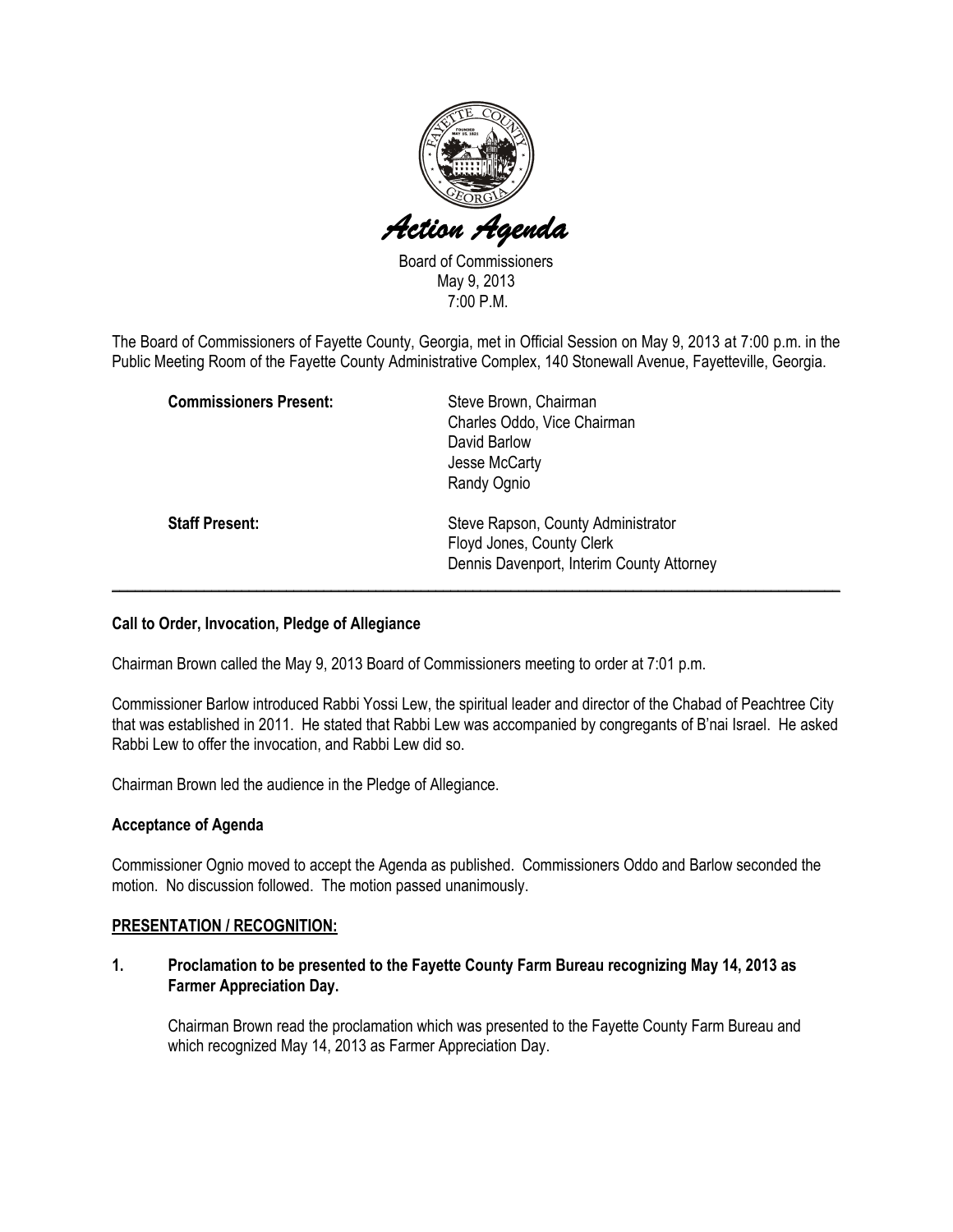## PUBLIC HEARING:

## PUBLIC COMMENT:

David Brill: Mr. Brill, President of the North Fayette Community Association, reported that there would be a meeting on May 18 at Liberty Baptist Church. He said everyone was welcome to attend; that the Library would give a presentation on what it has available, along with presentations from "other government people".

Greg Detwiler: Mr. Detwiler reported that on Friday, June 21, the Southern Conservation Trust would have their annual Farm Table event.

## CONSENT AGENDA:

Commissioner Oddo moved to approve the Consent Agenda as presented. Commissioner Barlow seconded the motion.

Benjamin Grant: Mr. Grant said he was a current Fayette County employee, and he asked about the proposed changes to the Defined Benefit Plan. Specifically, Mr. Grant said his question involved the pre-retirement death benefit, and he asked that if he was vested in the program and that if he died, would the changes cut out the benefit to his spouse and children.

County Administrator Steve Rapson replied that the short answer to the question was "no", and he explained that the death benefit was if the employee was actually, currently retired and was receiving the benefit, then that benefit would be payable. Mr. Rapson replied that Mr. Grant would be covered under his life insurance policy as an active employee.

The motion to approve the Consent Agenda passed unanimously.

- 2. 2. Approval of Defined Benefit Plan amendments as outlined during the April 5, 2013 Retreat.
- 3. Approval of staff's request recommendation to reduce the County's participation in the Georgia Municipal Association Lease Pool Program, including the outstanding amount of Certificates of Participation and the associated interest-rate swap agreement by the amount of the account balance determined to be "excess funds".
- 4. Approval of staff's request to enter into an Intergovernmental Agreement with the City of Fayetteville, allowing for the County to resurface Beauregard Boulevard, Bradford Square, Creekside Trail, Hillsdale Drive, and North Park Drive within the City of Fayetteville, and authorization for the Chairman to execute said agreement.
- 5. Approval of staff's recommendation to make application to the Hazardous Waste Trust Fund (HWTS) for reimbursement of groundwater monitoring expenses associated with Monitored Natural Attenuation (MNA) at the Southside Landfill, and approval for the Chairman to sign Resolution 2013- 12 granting staff authorization to make application for reimbursement.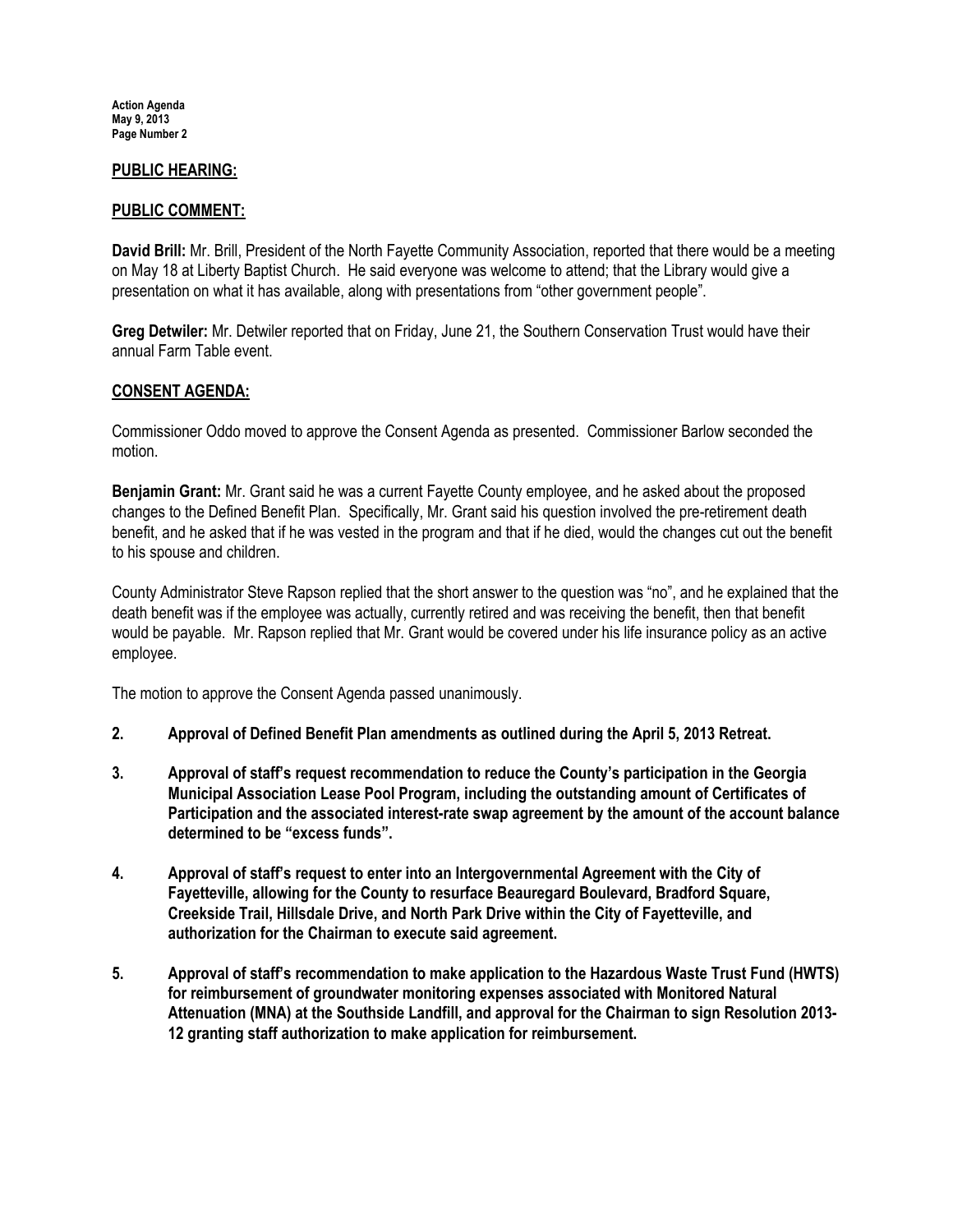6. Approval of the Water Committee's recommendation to allow the City of Fayetteville to use a waterline easement on Highway 85 to service 1391 Highway 85 with sewer, with the stipulation that the Water System will review the plans, will conduct an on-site inspection, and will be given as-built drawings.

## OLD BUSINESS:

### NEW BUSINESS:

7. Approval of the April 11, 2013 Board of Commissioners Minutes. Commissioner McCarty was not present for this meeting.

Commissioner Oddo moved to approved the Minutes of the April 11, 2013 Board of Commissioners meeting. Commissioner Ognio seconded the motion. No discussion followed. The motion passed 4-0-1 with Commissioner McCarty abstaining from the vote.

## ADMINISTRATOR'S REPORTS:

Announcement of Budget Meetings: County Administrator Steve Rapson reminded the Board and the public that the County would have its budget presentation on Monday, May 13 at 6:00 p.m. He explained that the presentation would either be in the Commissioner's Conference Room or the Public Meeting Room; depending on the number of people who attend. He said the first active workshop would be on Thursday, May 23 at 5:00 p.m.

Closing Redwine Road: County Administrator Steve Rapson reported that Redwine Road would be closed in order to film Endless Love. He said there would have intermittent traffic controls established on May 28. He added that Redwine Road would be closed on June 19 from about 5 a.m. until 7 p.m. for additional movie production on the road. He said the information concerning Redwine Road would be available from the county's website.

Commissioner McCarty: County Administrator Steve Rapson said it was good to see Commissioner Allen McCarty back on the Board.

## ATTORNEY'S REPORTS:

Four Items for Executive Session: Interim County Attorney Dennis Davenport reported that two Real Estate matters, one Personnel matter, and one review of the April 25, 2013 Executive Session Minutes were needed for Executive Session.

#### COMMISSIONERS' REPORTS:

Commissioner McCarty: Commissioner McCarty mentioned that at one of the previous meetings he stated that he was totally against these bypasses. However, he said if he had not had four bypasses, he would not be in the meeting tonight. He thanked everyone for expressing their best wishes for him.

Commissioner Barlow: Commissioner Barlow said he was glad to see David Brill in the audience because he met with Linda North earlier in the week. He said Ms. North is the Georgia "Four District" Administrator for the Little League of the United States. He said she has "quite a responsibility", but one of her goals is to create an urban little league that reaches out to the minority community. He said that in addition to meeting with Ms. North, he also met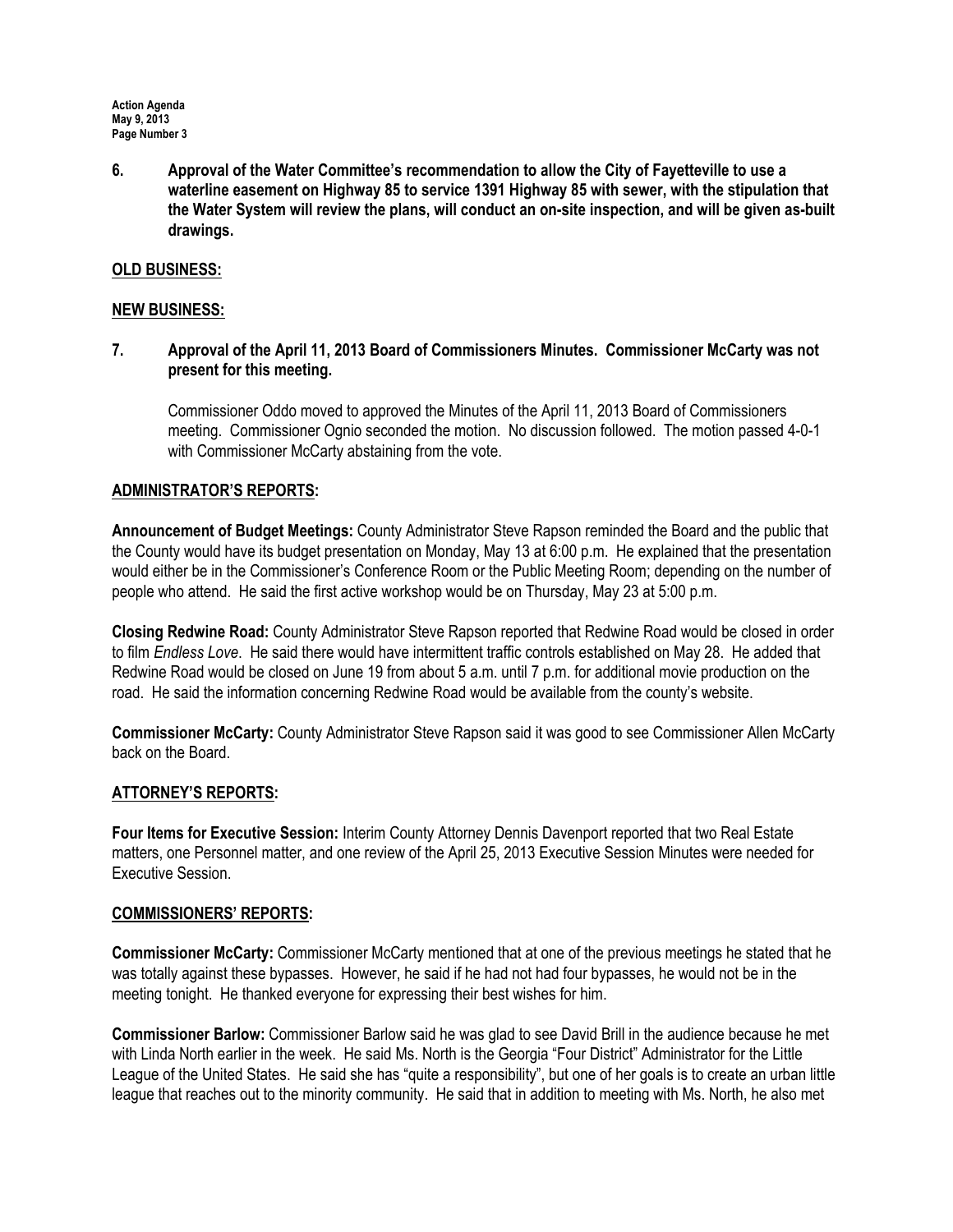with two former NFL players: Andrew Provence who played defensive tackle for the Atlanta Falcons and Willie Whitehead who retired from the New Orleans Saints in 2008. Commissioner Barlow reported that he had the privilege of working with both gentlemen and that they would be attend the North Fayette County Homeowners' Association on May 18, and that they would work on getting youth sports started in Fayette County and particularly at Kenwood Park.

Commissioner Oddo: Commissioner Oddo pointed out that Mother's Day would be coming up on Sunday. He mentioned that his mother is not here anymore, and while she lived for a long time it was not long time. He said if anyone met her they would find she was an extraordinarily wonderful lady. He said that while she had a form of Alzheimer's in the last years of her life, her family was very thankful that she never lost her personality. He explained that during all the frustrations that she had, she always had a warm "I love you" for everybody who came into her presence. He said he would paraphrase his mom to all of the wonderful mothers out there saying, "Moms, we love you". He pointed out that his mother-in-law from Columbia was also in the audience sitting next to his wife, Pily, and that she did not understand a word that was being said. He then spoke Spanish to his mother-in-law, and in doing so, he wished her a Happy Mother's Day.

Commissioner Ognio: Commissioner Ognio offered an early "Happy Mother's Day" to all the mothers out there. He said he noticed a sign on the south side of the county that said the month of May was Motorcycle Awareness Month. He thought that issue should be brought up, and he thought the people should be aware of all the motorcycle riders out there. He said they were easy to overlook, and he did not want to see anyone get hurt.

Chairman Brown: Chairman Brown stated it was great to have Commissioner McCarty back. He pointed out that Commissioner McCarty was still able to watch the meeting because he was the one who, free of charge, wired the room and set up the system so that the meetings could be put on Channel 23.

# EXECUTIVE SESSION:

Commissioner Barlow moved to go into Executive Session. Commissioner Ognio seconded the motion. No discussion followed. The motion passed unanimously.

The Board recessed into Executive Session at 7:22 p.m. and returned to Official Session at 7:40 p.m.

Return to Official Session and Authorization to Sign an Executive Session Affidavit: Commissioner Ognio moved to exit Executive Session and for the Chairman to sign the affidavit. Commissioner Barlow seconded the motion. No discussion followed. The motion passed unanimously.

Approval of the April 25, 2013 Executive Session Minutes: Chairman Brown moved to approve the April 25, 2013 Executive Session Minutes. Commissioner Ognio seconded the motion. No discussion followed. The motion passed unanimously.

Marshal's Office: Chairman Brown explained that in the process of balancing the County budget, the County is going through a re-organizational process. Chairman Brown moved that the Marshal's Office staff be reduced from eleven employees to three, and for the County to divert many of the current duties of the Marshal's Office to other departments. Commissioner Barlow seconded the motion. No discussion followed. The motion passed unanimously.